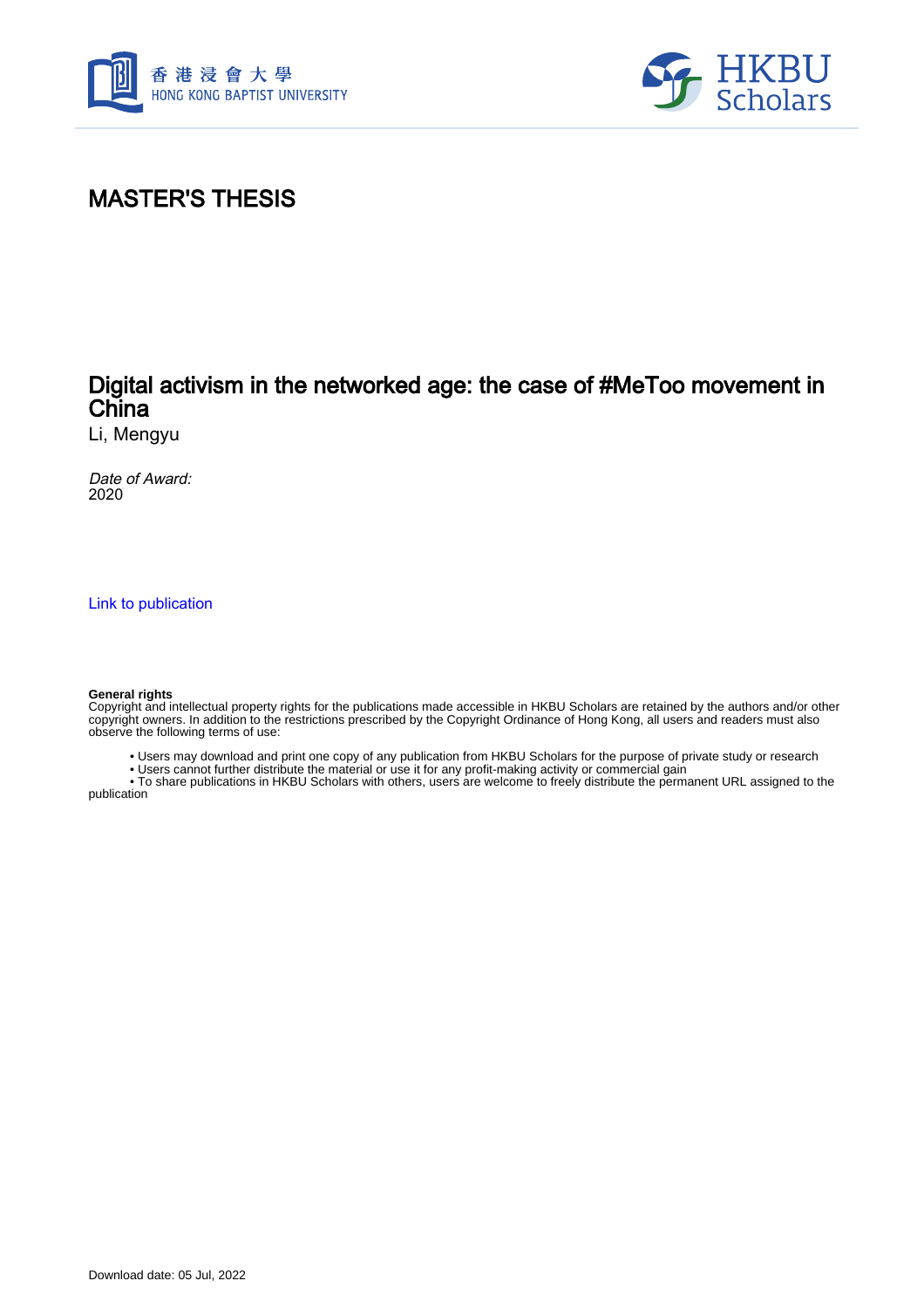### **Abstract**

<span id="page-1-0"></span>Digital activism is an increasingly popular field in academia. However, scarce attention has been paid to the process of cultural and political mediation that have shaped different examples of the contents of digital activism as well as the character of actors who collectively utilize this instrument and also personally respond to the specific context in which digital activism emerges and evolves. This study investigates the #MeToo movement in the context of China as a concrete example of digital activism in a manner that ascribes attention to both digital technologies and activist practices. With regard to the practices of social movement, this study aims to capture the discursive processes that enable different actors to be recognized and make sense of themselves in public in the #MeToo movement in China. From the digital perspective, this study attempts to identify the characteristics of activists who participated in China's #MeToo movement.

This study combined content analysis and discourse analysis with social network analysis to analyze the process and discourses on the #Metoo movement in China and examined the characteristics of actors who contributed to the promotion of the #MeToo movement on a networked public space. Following the three-stage model of social drama, five themes were identified in the narrative form of China's version of the #MeToo movement. This study also found that advocates and opponents of the #MeToo movement achieved their narrative agencies through the intersection of gender, sexuality, class, and culture in the Chinese sociocultural context. Finally, this study revealed that the expressive repertoires manifested in the reposting network of China's #MeToo and testified that homophily could exist between pairs of Weibo users along with similar attributes including gender, location, and engagement.

ii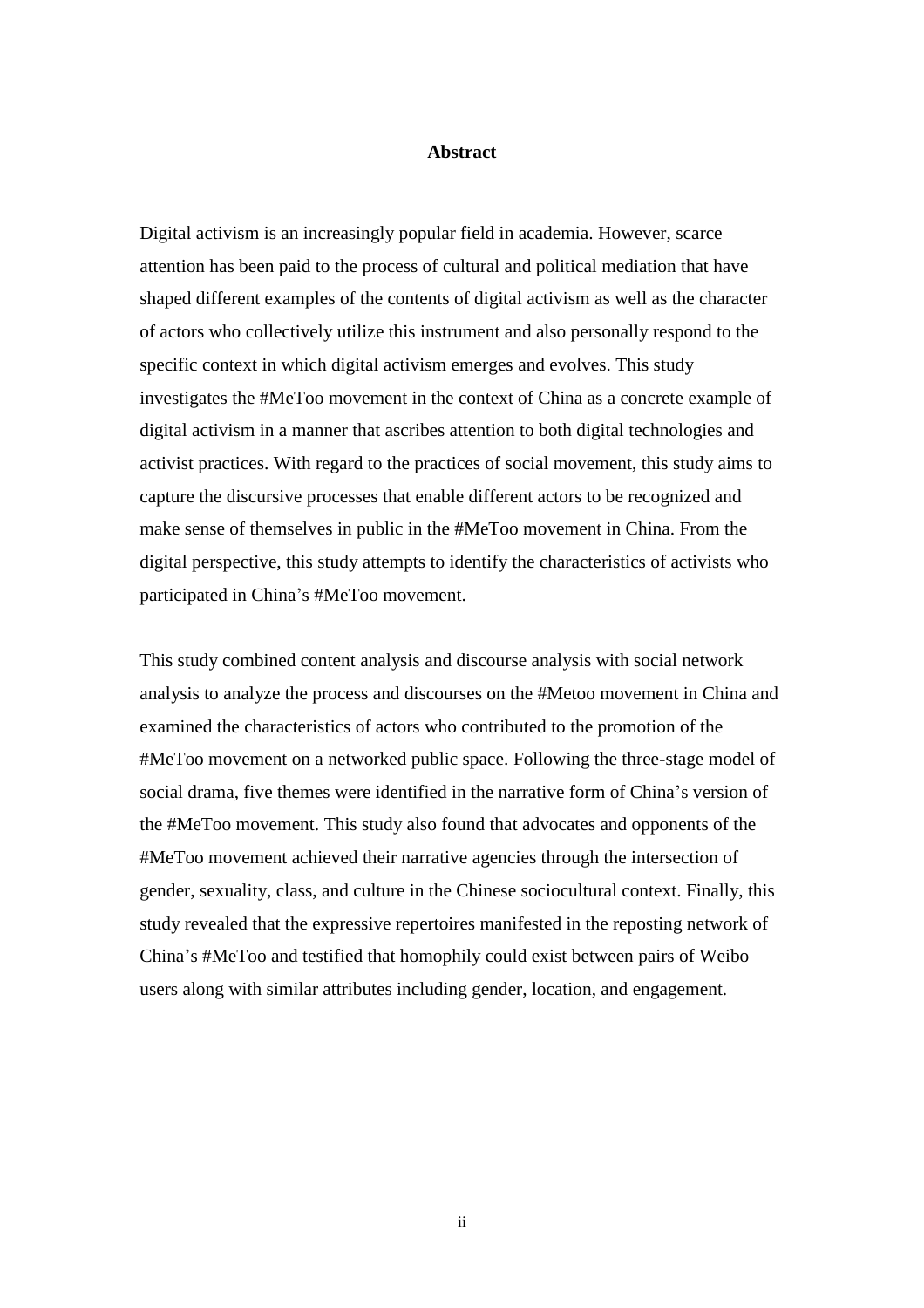### **Table of Contents**

<span id="page-2-0"></span>

| 3.2.1. Qualitative approaches: Content analysis and discourse analysis. 15 |
|----------------------------------------------------------------------------|
| 3.2.2. Quantitative approaches: Content analysis and network analysis. 20  |
|                                                                            |
|                                                                            |